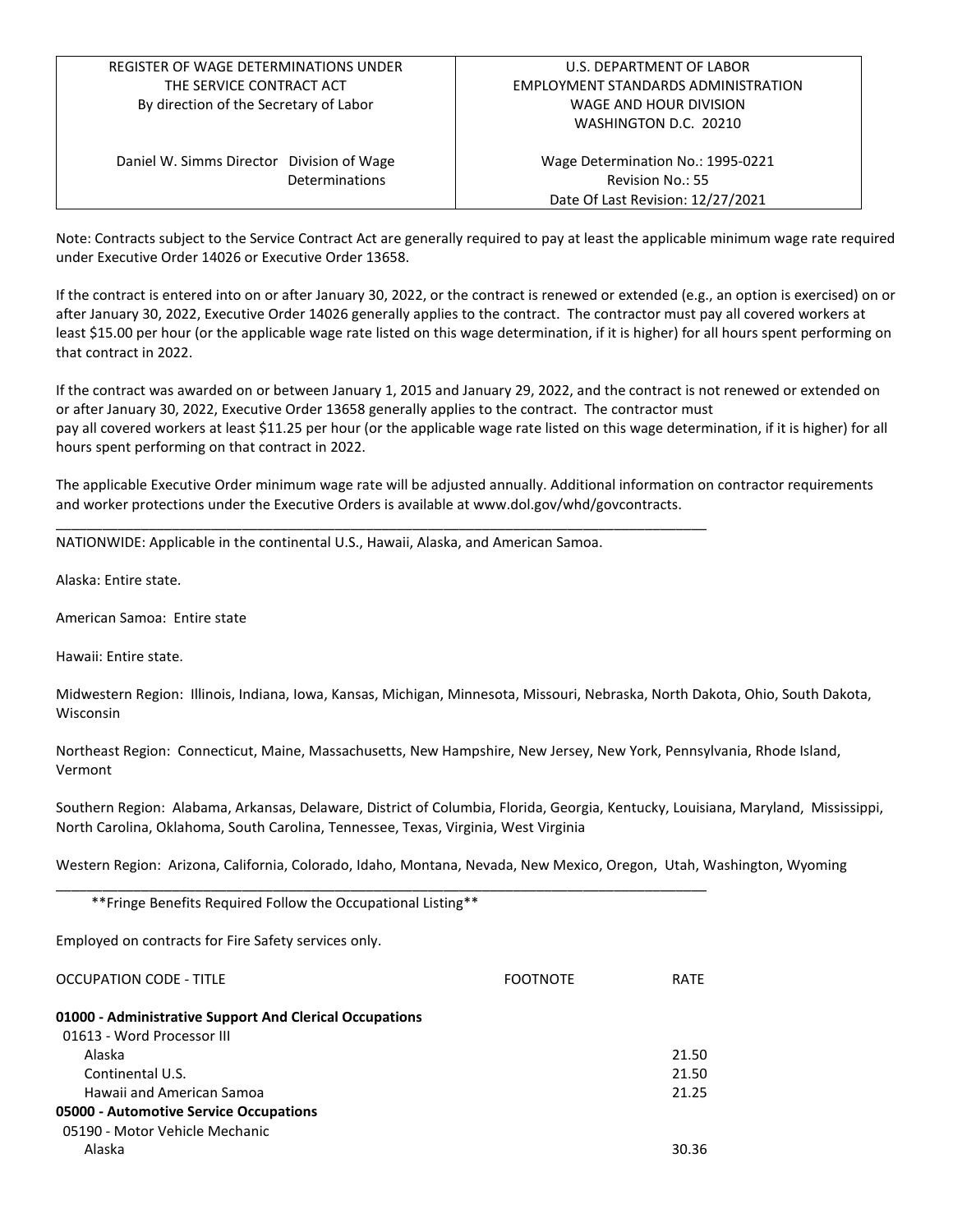| Hawaii and American Samoa                        | 20.16 |
|--------------------------------------------------|-------|
|                                                  | 23.96 |
| Midwestern Region                                |       |
| Northeast Region                                 | 22.49 |
| Southern Region                                  | 20.96 |
| Western Region                                   | 24.25 |
| 05220 - Motor Vehicle Mechanic Helper            |       |
| Alaska                                           | 21.96 |
| Hawaii and American Samoa                        | 15.52 |
| Midwestern Region                                | 15.53 |
| Northeast Region                                 | 17.52 |
| Southern Region                                  | 13.51 |
| Western Region                                   | 16.43 |
| 07000 - Food Preparation And Service Occupations |       |
| 07010 - Baker                                    |       |
| Alaska                                           | 18.24 |
| Hawaii and American Samoa                        | 18.21 |
| Midwestern Region                                | 15.29 |
| Northeast Region                                 | 17.34 |
| Southern Region                                  | 12.48 |
| Western Region                                   | 19.03 |
| 07041 - Cook I                                   |       |
| Alaska                                           | 15.72 |
| Hawaii and American Samoa                        | 15.33 |
| Midwestern Region                                | 11.23 |
|                                                  |       |
| Northeast Region                                 | 14.03 |
| Southern Region                                  | 10.69 |
| <b>Western Region</b>                            | 12.80 |
| 07042 - Cook II                                  |       |
| Alaska                                           | 18.11 |
| Hawaii and American Samoa                        | 17.12 |
| Midwestern Region                                | 12.67 |
| Northeast Region                                 | 15.80 |
| Southern Region                                  | 12.06 |
| Western Region                                   | 14.45 |
| 07070 - Dishwasher                               |       |
| Alaska                                           | 13.45 |
| Hawaii and American Samoa                        | 14.73 |
| Midwestern Region                                | 9.09  |
| Northeast Region                                 | 9.75  |
| Southern Region                                  | 9.45  |
| Western Region                                   | 9.81  |
| 07130 - Food Service Worker                      |       |
| Alaska                                           | 13.73 |
| Hawaii and American Samoa                        | 13.65 |
| Midwestern Region                                | 10.73 |
| Northeast Region                                 | 12.86 |
| Southern Region                                  | 10.16 |
| Western Region                                   | 11.16 |
| 07210 - Meat Cutter                              |       |
| Alaska                                           | 22.38 |
| Hawaii and American Samoa                        | 21.73 |
|                                                  |       |
| Midwestern Region                                | 18.86 |
| Northeast Region                                 | 21.96 |
| Southern Region                                  | 15.74 |
| Western Region                                   | 20.60 |
| 12000 - Health Occupations                       |       |
| 12040 - Emergency Medical Technician             |       |
| Alaska                                           | 26.25 |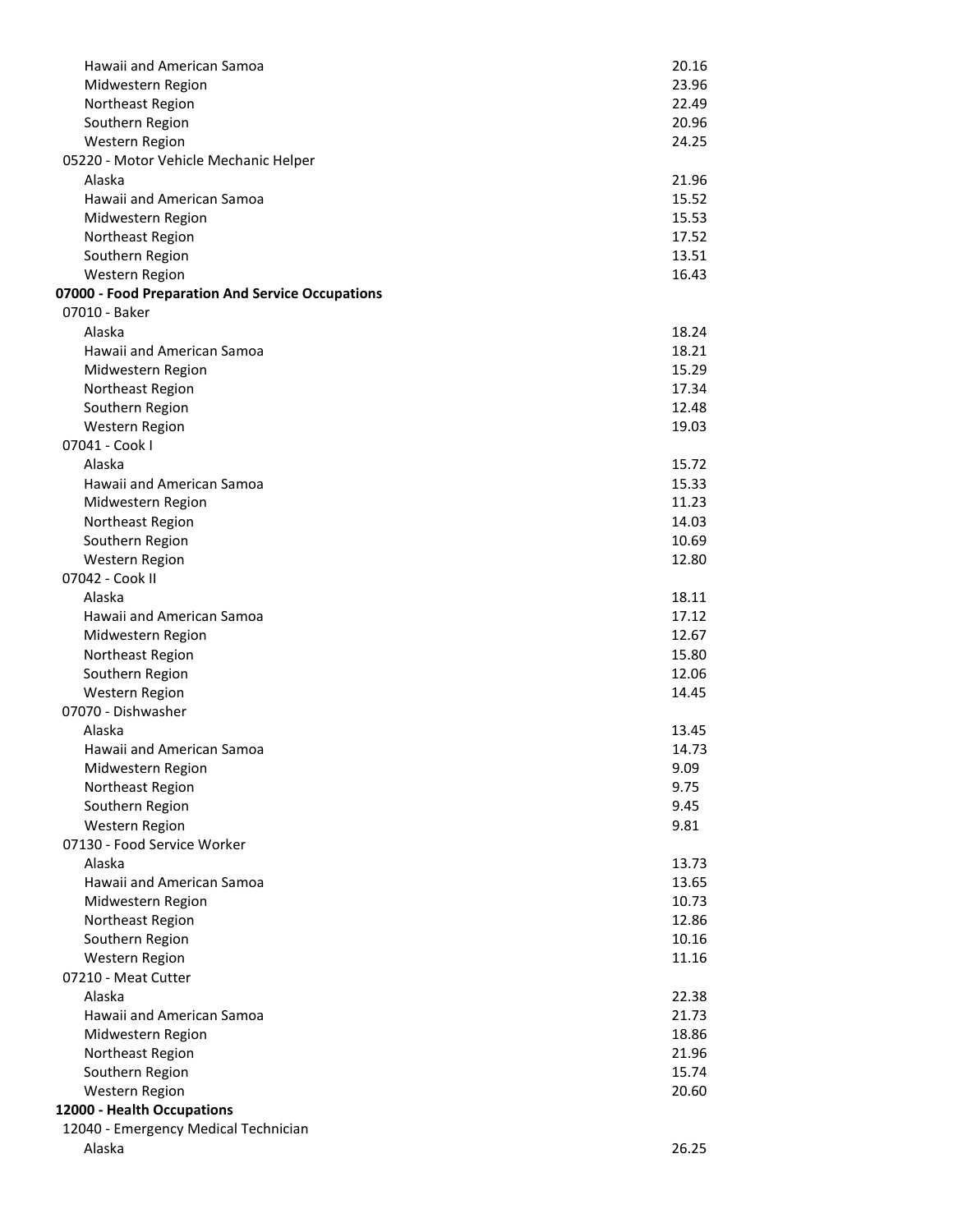| Continental U.S.                                         | 19.12          |
|----------------------------------------------------------|----------------|
| Hawaii and American Samoa                                | 21.49          |
| 21000 - Materials Handling And Packing Occupations       |                |
| 21020 - Forklift Operator                                |                |
| Alaska                                                   | 25.21          |
| Hawaii and American Samoa                                | 19.64          |
| Midwestern Region                                        | 18.12          |
| Northeast Region                                         | 17.70          |
| Southern Region                                          | 14.99          |
| Western Region                                           | 19.38          |
| 21150 - Stock Clerk                                      |                |
| Alaska                                                   | 16.28          |
| Hawaii and American Samoa                                | 12.84          |
| Midwestern Region                                        | 14.39          |
| Northeast Region                                         | 14.20          |
| Southern Region                                          | 13.79          |
| Western Region                                           | 14.58          |
| 23000 - Mechanics And Maintenance And Repair Occupations |                |
| 23021 - Aircraft Mechanic I                              |                |
| Alaska                                                   | 31.97          |
| Continental U.S.                                         | 32.88          |
| Hawaii and American Samoa                                | 33.04          |
| 23022 - Aircraft Mechanic II                             |                |
| Alaska                                                   | 33.19          |
| Continental U.S.                                         | 33.73          |
| Hawaii and American Samoa                                | 34.39          |
| 23023 - Aircraft Mechanic III                            |                |
| Alaska                                                   | 35.01          |
| Continental U.S.                                         | 35.25          |
| Hawaii and American Samoa                                | 36.09          |
| 23040 - Aircraft Mechanic Helper                         |                |
| Alaska                                                   | 25.07          |
| Continental U.S.                                         | 24.73          |
| Hawaii and American Samoa                                | 23.86          |
| 23060 - Aircraft Servicer                                |                |
| Alaska                                                   | 28.01          |
| Continental U.S.                                         | 28.20          |
| Hawaii and American Samoa                                | 27.69          |
| 23160 - Electrician, Maintenance                         |                |
|                                                          |                |
| Alaska<br>Hawaii and American Samoa                      | 36.08          |
| Midwestern Region                                        | 31.10<br>27.09 |
|                                                          | 29.05          |
| Northeast Region                                         | 23.17          |
| Southern Region                                          |                |
| <b>Western Region</b>                                    | 27.67          |
| 23440 - Heavy Equipment Operator                         |                |
| Alaska                                                   | 29.52          |
| Hawaii and American Samoa                                | 21.00          |
| Midwestern Region                                        | 23.96          |
| Northeast Region                                         | 22.49          |
| Southern Region                                          | 20.96          |
| Western Region                                           | 24.24          |
| 23470 - Laborer                                          |                |
| Alaska                                                   | 17.91          |
| Hawaii and American Samoa                                | 17.39          |
| Midwestern Region                                        | 14.58          |
| Northeast Region                                         | 14.69          |
| Southern Region                                          | 11.87          |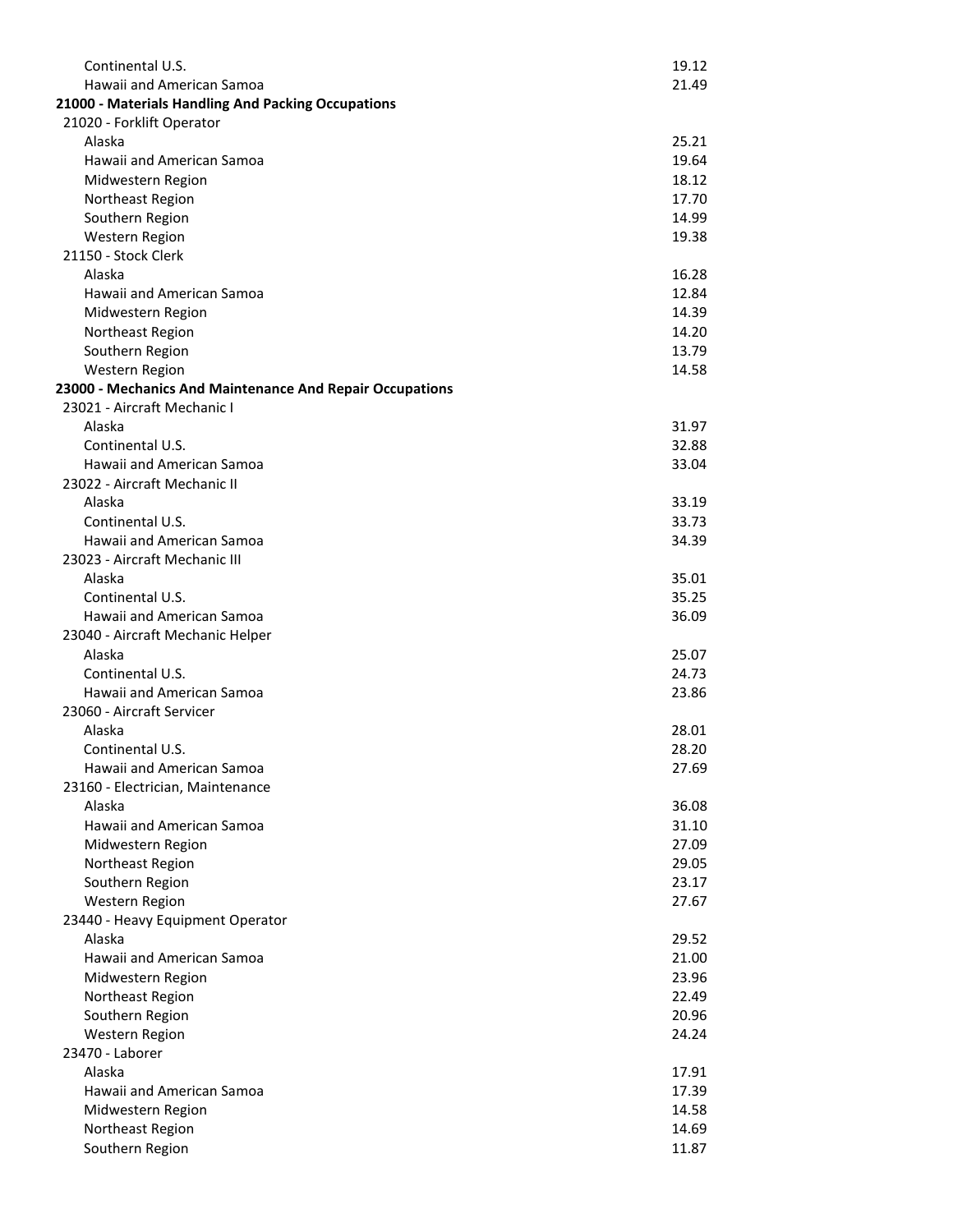| Western Region                                                | 13.77          |
|---------------------------------------------------------------|----------------|
| 23530 - Machinery Maintenance Mechanic                        |                |
| Alaska                                                        | 33.68          |
| Hawaii and American Samoa                                     | 33.23          |
| Midwestern Region                                             | 20.77          |
| Northeast Region                                              | 21.73          |
| Southern Region                                               | 16.46          |
| Western Region                                                | 20.61          |
| 23580 - Maintenance Trades Helper                             |                |
| Alaska                                                        | 24.62          |
| Hawaii and American Samoa                                     | 18.99          |
| Midwestern Region                                             | 19.56          |
| Northeast Region                                              | 18.26          |
| Southern Region                                               | 16.45<br>16.97 |
| Western Region<br>27000 - Protective Service Occupations      |                |
| 27070 - Firefighter                                           |                |
| Alaska                                                        | 13.64          |
| Hawaii and American Samoa                                     | 11.12          |
| Midwestern Region                                             | 8.90           |
| Northeast Region                                              | 9.38           |
| Southern Region                                               | 8.90           |
| Western Region                                                | 9.38           |
| 30000 - Technical Occupations                                 |                |
| 30210 - Laboratory Technician                                 |                |
| Alaska                                                        | 26.41          |
| Hawaii and American Samoa                                     | 25.12          |
| Mid Western Region                                            | 23.46          |
| Northeast Region                                              | 21.72          |
| Southern Region                                               | 23.88          |
| Western Region                                                | 22.32          |
| 31000 - Transportation/Mobile Equipment Operation Occupations |                |
| 31030 - Bus Driver                                            |                |
| Alaska                                                        | 24.77          |
| Hawaii and American Samoa                                     | 16.09          |
| Midwestern Region: 1 1/2 to 4 tons                            | 20.41          |
| Midwestern Region: over 4 tons                                | 21.35          |
| Midwestern Region: under 1 1/2 tons                           | 15.28          |
| Northeast Region: 1 1/2 to 4 tons                             | 20.92          |
| Northeast Region: over 4 tons                                 | 21.83          |
| Northeast Region: under 1 1/2 tons                            | 16.23          |
| Southern Region: 1 1/2 to 4 tons                              | 18.63          |
| Southern Region: over 4 tons                                  | 19.34          |
| Southern Region: under 1 1/2 tons                             | 10.39          |
| Western Region: 1 1/2 to 4 tons                               | 19.22          |
| Western Region: over 4 tons                                   | 19.76          |
| Western Region: under 1 1/2 tons                              | 12.09          |
| 31361 - Truckdriver, Light                                    |                |
| Alaska                                                        | 23.19          |
| Hawaii and American Samoa                                     | 12.70          |
| Midwestern Region                                             | 15.28          |
| Northeast Region                                              | 16.23          |
| Southern Region                                               | 10.39          |
| Western Region                                                | 12.09          |
| 31362 - Truckdriver, Medium                                   |                |
| Alaska                                                        | 25.11          |
| Hawaii and American Samoa                                     | 16.07          |
| Midwestern Region                                             | 20.41          |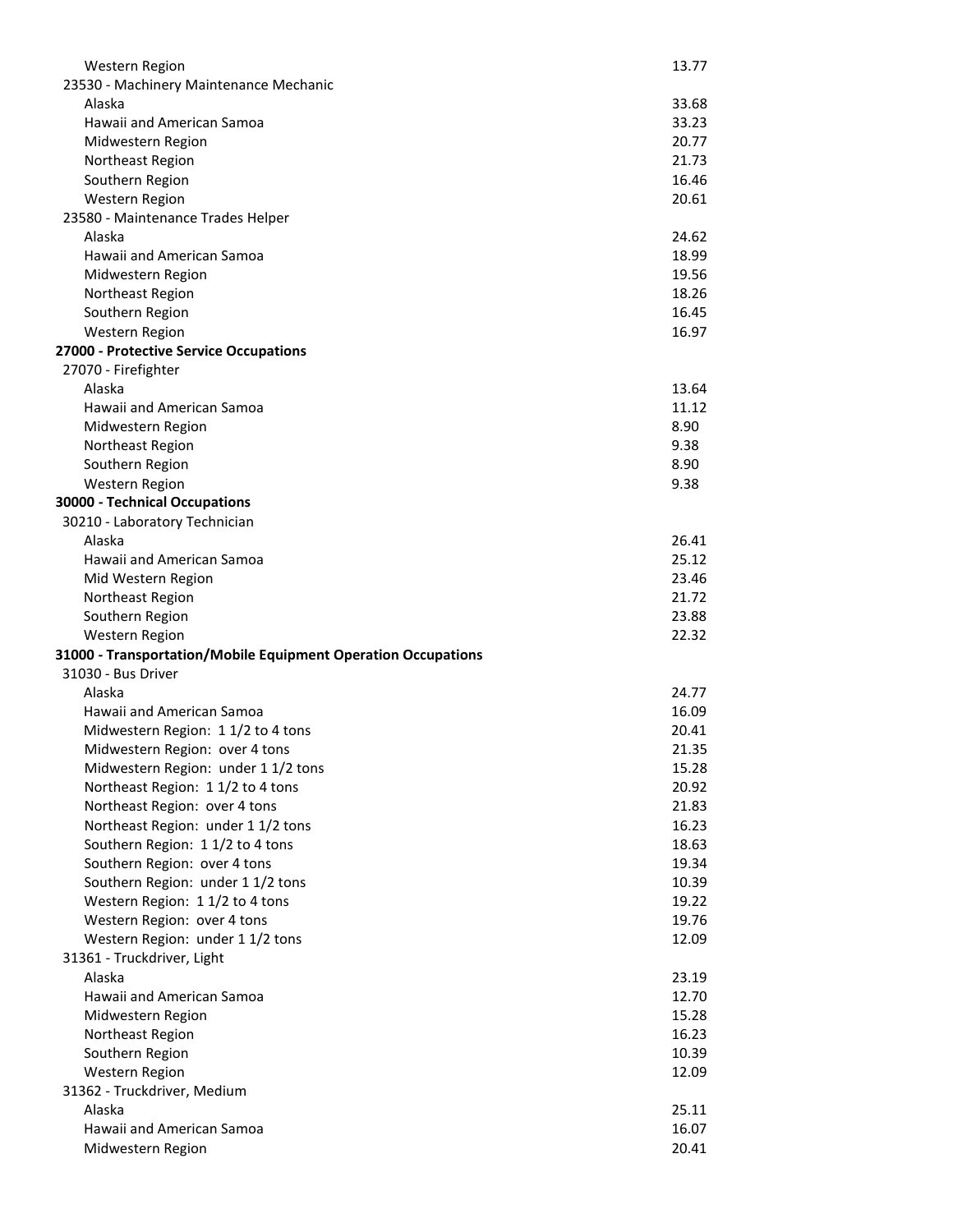| Northeast Region                                          | 20.96          |
|-----------------------------------------------------------|----------------|
| Southern Region                                           | 18.58          |
| <b>Western Region</b>                                     | 19.22          |
| 31363 - Truckdriver, Heavy                                |                |
| Alaska                                                    | 26.53          |
| Hawaii and American Samoa                                 | 17.54          |
| Midwestern Region                                         | 21.35          |
| Northeast Region                                          | 21.83          |
| Southern Region                                           | 19.34          |
| Western Region                                            | 20.48          |
| 31364 - Truckdriver, Tractor-Trailer                      |                |
| Alaska                                                    | 27.95          |
| Hawaii and American Samoa                                 | 17.76          |
| Midwestern Region                                         | 25.37          |
| Northeast Region                                          | 21.98          |
| Southern Region                                           | 20.31          |
| <b>Western Region</b>                                     | 20.90          |
| 47000 - Water Transportation Occupations                  |                |
| 47021 - Cook-Baker/Second Cook/Second Cook-               |                |
| Baker/Assistant Cook                                      |                |
| Alaska                                                    | 18.04          |
| Hawaii and American Samoa                                 | 17.12          |
| Midwestern Region                                         | 12.67          |
| Northeast Region                                          | 15.80          |
| Southern Region                                           | 12.05          |
| <b>Western Region</b>                                     | 14.45          |
| 92000 - Non Standard Occupations                          |                |
| (not set) - Quality Assurance Representative I            |                |
| Alaska                                                    | 22.41          |
| Hawaii and American Samoa                                 | 23.02          |
| Midwestern Region                                         | 20.17          |
| Northeast Region                                          | 21.32          |
| Southern Region                                           | 22.10          |
| <b>Western Region</b>                                     | 20.33          |
| (not set) - Quality Assurance Representative II           |                |
| Alaska                                                    | 29.32          |
| Hawaii and American Samoa                                 | 27.37          |
| Midwestern Region                                         | 24.88          |
| Northeast Region                                          | 26.46          |
| Southern Region                                           | 23.37          |
| <b>Western Region</b>                                     | 24.64          |
| (not set) - Quality Assurance Representative III          |                |
| Alaska                                                    | 31.20          |
| Hawaii and American Samoa                                 | 29.80          |
| Midwestern Region                                         | 29.29          |
| Northeast Region                                          | 31.13          |
| Southern Region                                           | 27.64          |
| Western Region                                            | 29.55          |
| (not set) - Chief Cook                                    |                |
| Alaska                                                    | 23.96          |
| Hawaii and American Samoa                                 | 28.72          |
| Midwestern Region                                         | 21.12          |
|                                                           |                |
| Northeast Region                                          | 25.57          |
| Southern Region                                           | 19.36<br>23.53 |
| Western Region                                            |                |
| (not set) - Environmental Protection Specialist<br>Alaska |                |
| Hawaii and American Samoa                                 | 37.79          |
|                                                           | 34.95          |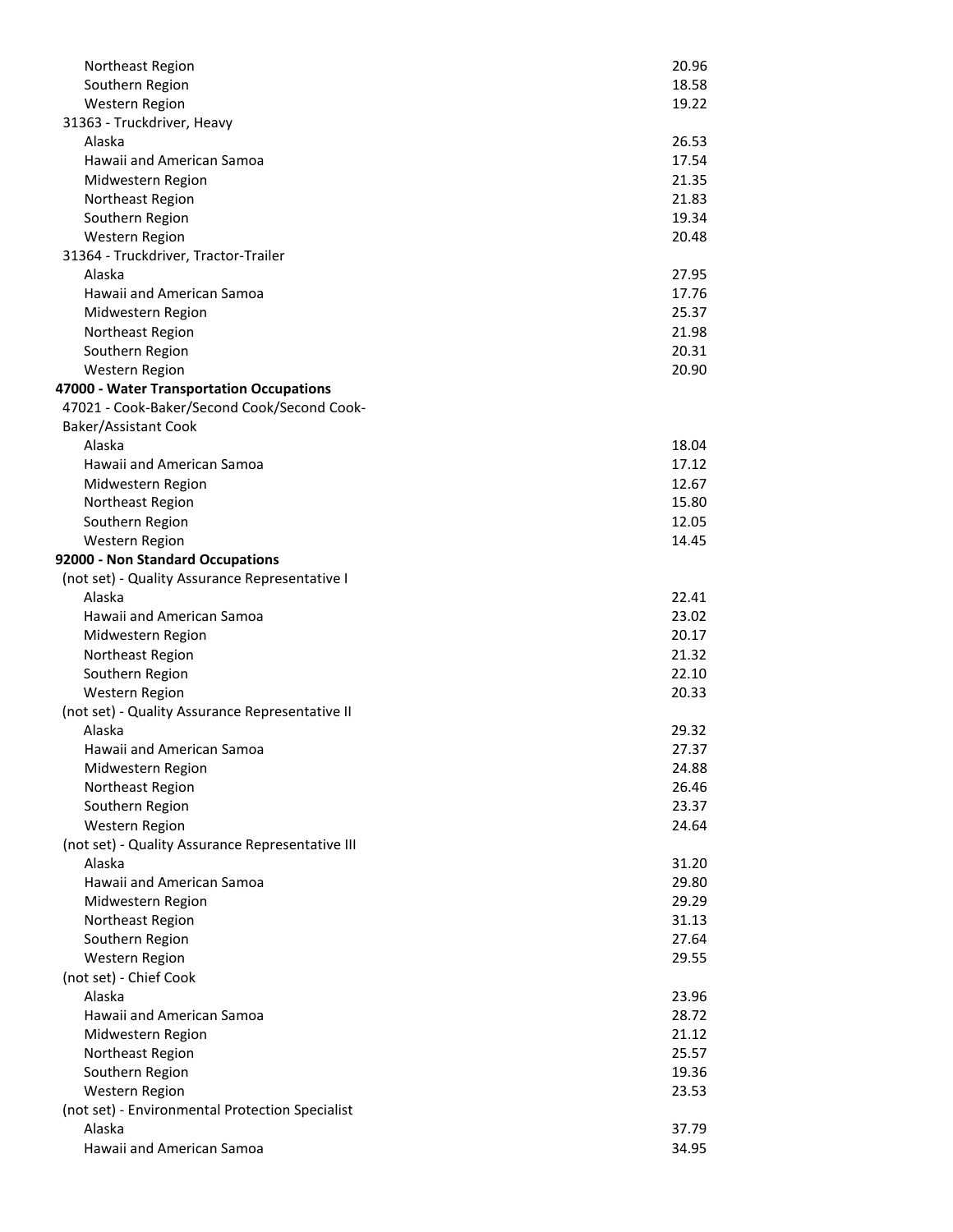| Midwestern Region                              | 31.79 |
|------------------------------------------------|-------|
| Northeast Region                               | 38.13 |
| Southern Region                                | 32.37 |
|                                                |       |
| Western Region                                 | 33.47 |
| (not set) - Fire Safety Professional           |       |
| Alaska                                         | 37.77 |
| Hawaii and American Samoa                      | 34.99 |
| Midwestern Region                              | 31.79 |
| Northeast Region                               | 38.13 |
| Southern Region                                | 32.37 |
| Western Region                                 | 33.47 |
| (not set) - Aircraft Quality Control Inspector |       |
| Alaska                                         | 33.44 |
| Continental U.S.                               | 34.38 |
| Hawaii and American Samoa                      | 34.57 |
| 99000 - Miscellaneous Occupations              |       |
| 99730 - Refuse Collector                       |       |
| Alaska                                         | 13.24 |
| Hawaii and American Samoa                      | 12.25 |
| Midwestern Region                              | 11.31 |
| Northeast Region                               | 12.91 |
| Southern Region                                | 8.90  |
| Western Region                                 | 11.01 |
|                                                |       |

\_\_\_\_\_\_\_\_\_\_\_\_\_\_\_\_\_\_\_\_\_\_\_\_\_\_\_\_\_\_\_\_\_\_\_\_\_\_\_\_\_\_\_\_\_\_\_\_\_\_\_\_\_\_\_\_\_\_\_\_\_\_\_\_\_\_\_\_\_\_\_\_\_\_\_\_\_\_\_\_\_\_\_\_

Note: Executive Order (EO) 13706, Establishing Paid Sick Leave for Federal Contractors, applies to all contracts subject to the Service Contract Act for which the contract is awarded (and any solicitation was issued) on or after January 1, 2017. If this contract is covered by the EO, the contractor must provide employees with 1 hour of paid sick leave for every 30 hours they work, up to 56 hours of paid sick leave each year. Employees must be permitted to use paid sick leave for their own illness, injury or other healthrelated needs, including preventive care; to assist a family member (or person who is like family to the employee) who is ill, injured, or has other health-related needs, including preventive care; or for reasons resulting from, or to assist a family member (or person who is like family to the employee) who is the victim of, domestic violence, sexual assault, or stalking. Additional information on contractor requirements and worker protections under the EO is available at www.dol.gov/whd/govcontracts.

ALL OCCUPATIONS LISTED ABOVE RECEIVE THE FOLLOWING BENEFITS:

HEALTH & WELFARE: \$4.60 per hour, up to 40 hours per week, or \$184.00 per week or \$797.33 per month

HEALTH & WELFARE EO 13706: \$4.23 per hour, up to 40 hours per week, or \$169.20 per week, or \$733.20 per month\*

\*This rate is to be used only when compensating employees for performance on an SCA-covered contract also covered by EO 13706, Establishing Paid Sick Leave for Federal Contractors. A contractor may not receive credit toward its SCA obligations for any paid sick leave provided pursuant to EO 13706.

VACATION: 2 weeks paid vacation after 1 year of service with a contractor or successor, 3 weeks after 10 years, and 4 weeks after 15 years. Length of service includes the whole span of continuous service with the present contractor or successor, wherever employed, and with the predecessor contractors in the performance of similar work at the same Federal facility. (See 29 CFR 4.173)

HOLIDAYS: A minimum of eleven paid holidays per year: New Year's Day, Martin Luther King Jr.'s Birthday, Washington's Birthday, Memorial Day, Juneteenth National Independence Day, Independence Day, Labor Day, Columbus Day, Veterans' Day, Thanksgiving Day, and Christmas Day. (A contractor may substitute for any of the named holidays another day off with pay in accordance with a plan communicated to the employees involved.) (See 29 CFR 4.174)

VACATION (Hawaii): 2 weeks paid vacation after 1 year of service with a contractor or successor; 3 weeks after 10 years, and 4 weeks after 15 years. Length of service includes the whole span of continuous service with the present contractor or successor, wherever employed, and with the predecessor contractors in the performance of similar work at the same Federal facility. (Reg. 29 CFR 4.173)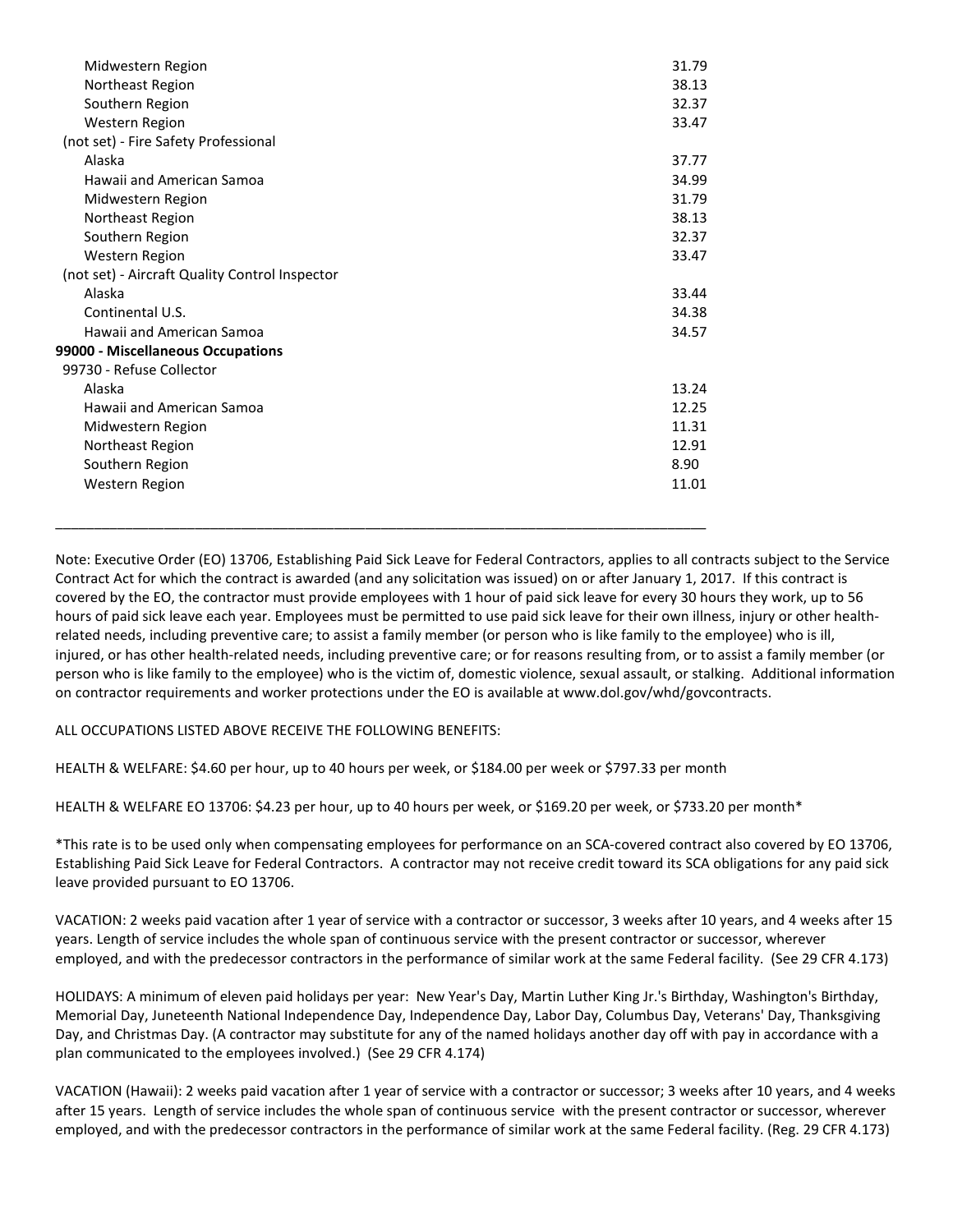HEALTH & WELFARE (Hawaii): \$1.94 per hour, up to 40 hours per week, or \$77.60 per week, or \$336.27 per month for all employees on whose behalf the contractor provides health care benefits pursuant to the Hawaii prepaid Health Care Act. For those employees who are not receiving health care benefits mandated by the Hawaii prepaid Health Care Act, the new health and welfare benefit rate will be \$4.60 per hour, up to 40 hours per week.

HEALTH & WELFARE (Hawaii EO 13706): \$1.63 per hour, up to 40 hours per week, or \$65.20 per week, or \$282.53 per month for all employees on whose behalf the contractor provides health care benefits pursuant to the Hawaii prepaid Health Care Act. For those employees who are not receiving health care benefits mandated by the Hawaii prepaid Health Care Act, the new health and welfare benefit rate will be \$4.23 per hour, up to 40 hours per week. \*

\*This rate is to be used only when compensating employees for performance on an SCA-covered contract also covered by EO 13706, Establishing Paid Sick Leave for Federal Contractors. A contractor may not receive credit toward its SCA obligations for any paid sick leave provided pursuant to EO 13706.

## \*\* HAZARDOUS PAY DIFFERENTIAL \*\*

An 8 percent differential is applicable to employees employed in a position that represents a high degree of hazard when working with or in close proximity to ordnance, explosives, and incendiary materials. This includes work such as screening, blending, dying, mixing, and pressing of sensitive ordnance, explosives, and pyrotechnic compositions such as lead aside, black powder and photoflash powder. All dry-house activities involving propellants or explosives. Demilitarization, modification, renovation, demolition, and maintenance operations on sensitive ordnance, explosives and incendiary materials. All operations involving regrading and cleaning of artillery ranges.

A 4 percent differential is applicable to employees employed in a position that represents a low degree of hazard when working with, or in close proximity to ordnance, (or employees possibly adjacent to) explosives and incendiary materials which involves potential injury such as laceration of hands, face, or arms of the employee engaged in the operation, irritation of the skin, minor burns and the like; minimal damage to immediate or adjacent work area or equipment being used. All operations involving, unloading, storage, and hauling of ordnance, explosive, and incendiary ordnance material other than small arms ammunition. These differentials are only applicable to work that has been specifically designated by the agency for ordnance, explosives, and incendiary material differential pay.

## \*\* UNIFORM ALLOWANCE \*\*

If employees are required to wear uniforms in the performance of this contract (either by the terms of the Government contract, by the employer, by the state or local law, etc.), the cost of furnishing such uniforms and maintaining (by laundering or dry cleaning) such uniforms is an expense that may not be borne by an employee where such cost reduces the hourly rate below that required by the wage determination. The Department of Labor will accept payment in accordance with the following standards as compliance:

The contractor or subcontractor is required to furnish all employees with an adequate number of uniforms without cost or to reimburse employees for the actual cost of the uniforms. In addition, where uniform cleaning and maintenance is made the responsibility of the employee, all contractors and subcontractors subject to this wage determination shall (in the absence of a bona fide collective bargaining agreement providing for a different amount, or the furnishing of contrary affirmative proof as to the actual cost), reimburse all employees for such cleaning and maintenance at a rate of \$3.35 per week (or \$.67 cents per day). However, in those instances where the uniforms furnished are made of "wash and wear" materials, may be routinely washed and dried with other personal garments, and do not require any special treatment such as dry cleaning, daily washing, or commercial laundering in order to meet the cleanliness or appearance standards set by the terms of the Government contract, by the contractor, by law, or by the nature of the work, there is no requirement that employees be reimbursed for uniform maintenance costs.

## \*\* SERVICE CONTRACT ACT DIRECTORY OF OCCUPATIONS \*\*

The duties of employees under job titles listed are those described in the "Service Contract Act Directory of Occupations", Fifth Edition (Revision 1), dated September 2015, unless otherwise indicated.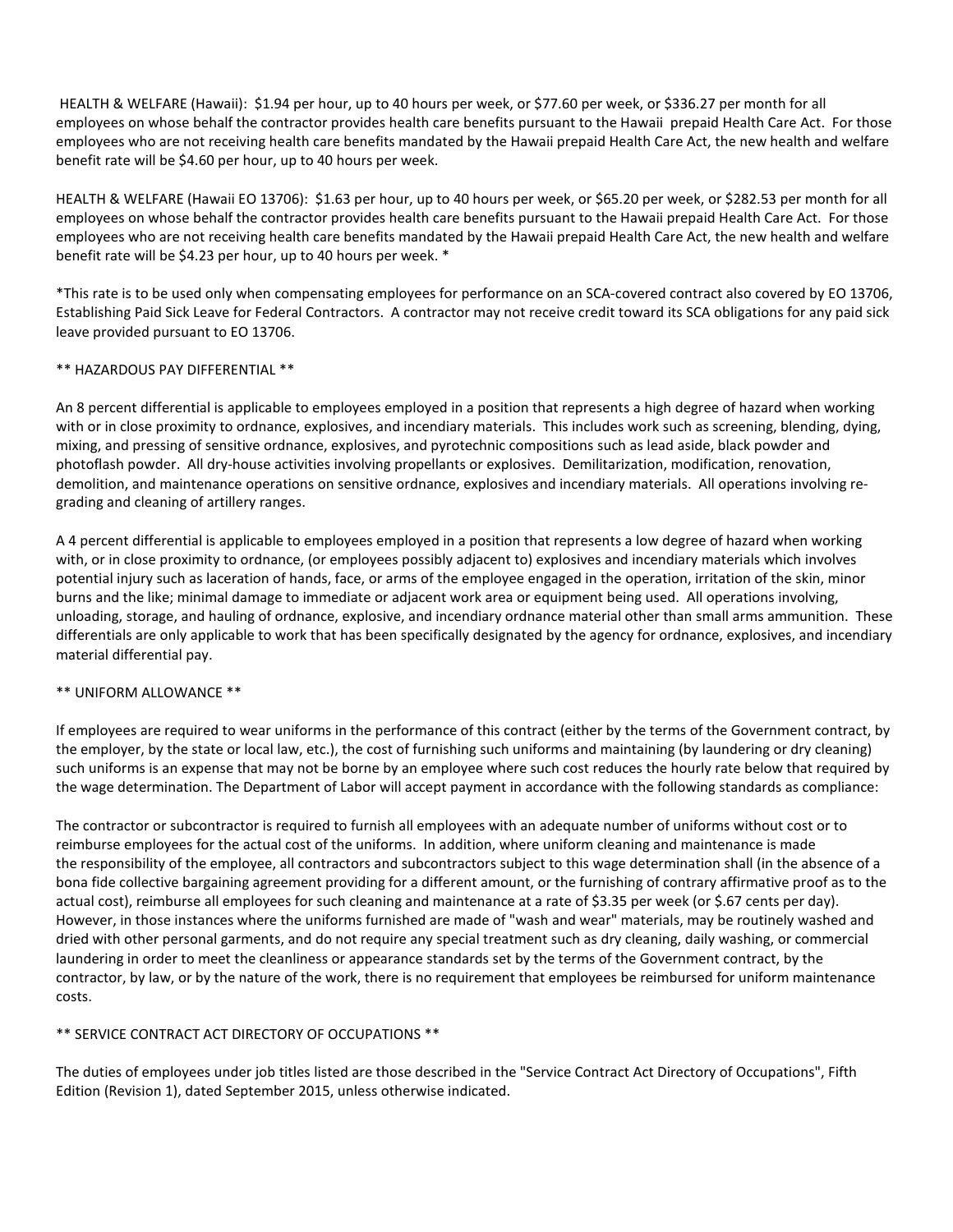#### REQUEST FOR AUTHORIZATION OF ADDITIONAL CLASSIFICATION AND WAGE RATE

Standard Form 1444 (SF-1444)

Conformance Process:

The contracting officer shall require that any class of service employee which is not listed herein and which is to be employed under the contract (i.e., the work to be performed is not performed by any classification listed in the wage determination), be classified by the contractor so as to provide a reasonable relationship (i.e., appropriate level of skill comparison) between such unlisted classifications and the classifications listed in the wage determination. Such conformed classes of employees shall be paid the monetary wages and furnished the fringe benefits as are determined (See 29 CFR 4.6(b)(2)(i)). Such conforming procedures shall be initiated by the contractor prior to the performance of contract work by such unlisted class(es) of employees (See 29 CFR .6(b)(2)(ii)). The Wage and Hour Division shall make a final determination of conformed classification, wage rate, and/or fringe benefits which shall be retroactive to the commencement date of the contract (See 29 CFR 4.6(b)(2)(iv)(C)(vi)). When multiple wage determinations are included in a contract, a separate SF-1444 should be prepared for each wage determination to which a class(es) is to be conformed.

The process for preparing a conformance request is as follows:

1) When preparing the bid, the contractor identifies the need for a conformed occupation(s) and computes a proposed rate(s).

2) After contract award, the contractor prepares a written report listing in order the proposed classification title(s), a Federal grade equivalency (FGE) for each proposed classification(s), job description(s), and rationale for proposed wage rate(s), including information regarding the agreement or disagreement of the authorized representative of the employees involved, or where there is no authorized representative, the employees themselves. This report should be submitted to the contracting officer no later than 30 days after such unlisted class(es) of employees performs any contract work.

3) The contracting officer reviews the proposed action and promptly submits a report of the action, together with the agency's recommendations and pertinent information including the position of the contractor and the employees, to the Wage and Hour Division, U.S. Department of Labor, for review (See 29 CFR 4.6(b)(2)(ii)).

4) Within 30 days of receipt, the Wage and Hour Division approves, modifies, or disapproves the action via transmittal to the agency contracting officer, or notifies the contracting officer that additional time will be required to process the request.

5) The contracting officer transmits the Wage and Hour decision to the contractor.

6) The contractor informs the affected employees.

Information required by the Regulations must be submitted on SF-1444 or bond paper.

When preparing a conformance request, the "Service Contract Act Directory of Occupations" (the Directory) should be used to compare job definitions to ensure that duties requested are not performed by a classification already listed in the wage determination. Remember, it is not the job title, but the required tasks that determine whether a class is included in an established wage determination. Conformances may not be used to artificially split, combine, or subdivide classifications listed in the wage determination.

\*\* OCCUPATIONS NOT INCLUDED IN THE SCA DIRECTORY OF OCCUPATIONS \*\*

## Aircraft Quality Control Inspector

Develops and implements quality control and ground safety programs to ensure compliance with contract specifications. Inspects and verifies proper completion and documentation of safety and flight discrepancies. Briefs and debriefs pilots and crew members assigned to functional check flights. Evaluates personnel, including verification of skills, training and experience. Performs audits and inspections of work centers and ongoing maintenance actions, procedures, equipment and facilities. Monitors timeliness and applicability of aircraft maintenance technical data and technical library. Reviews maintenance source documents, aircraft inspection records, notes recurring discrepancies or trends and initiates appropriate action. Manages the material deficiency and technical order improvement program. Reviews engineering investigation requests. Initiates and reviews quality deficiency reports, technical deficiency reports and hazardous material reports, ensuring that they are accurate, clear, concise and comprehensive.